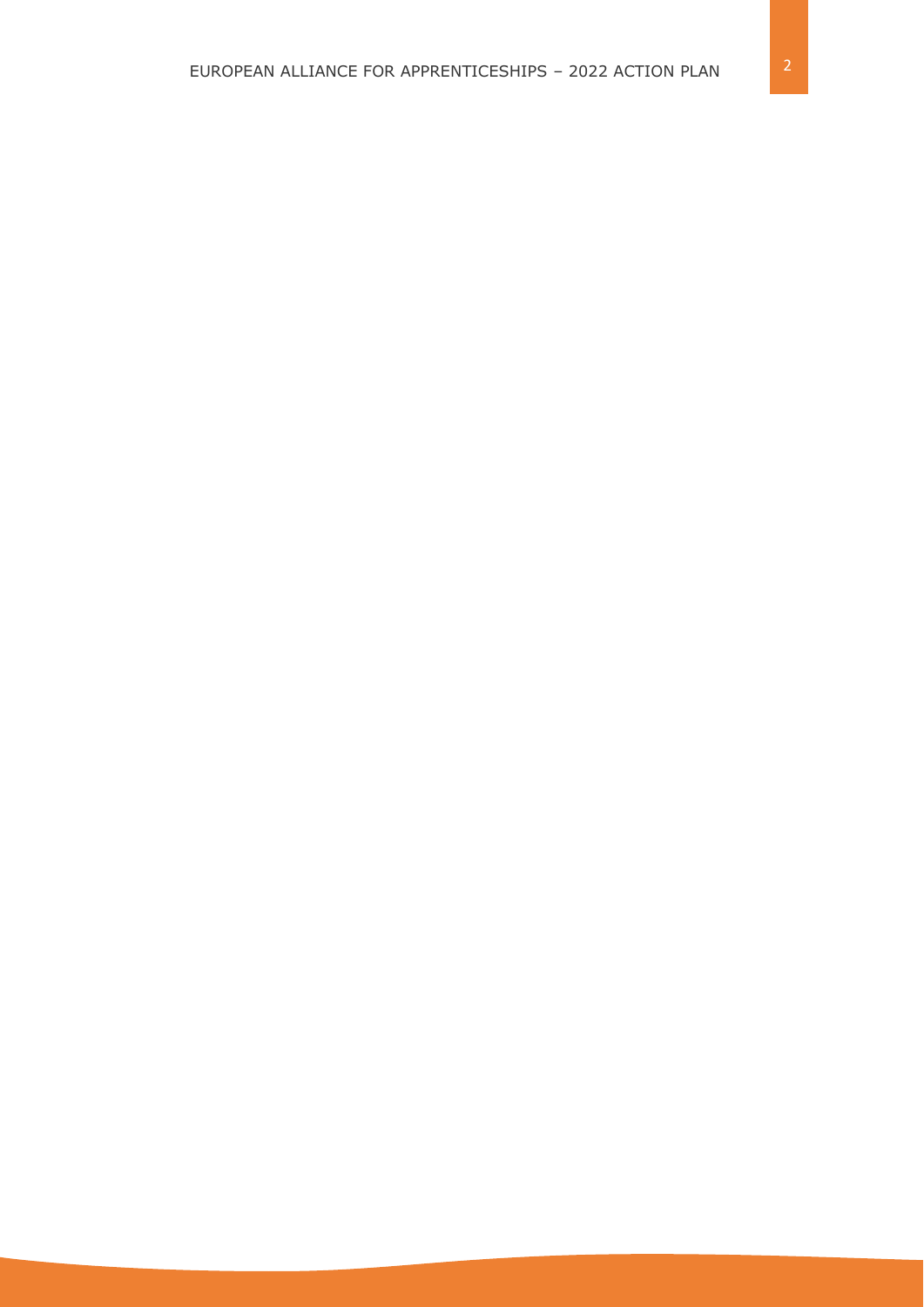## **Contents**

| 1.0 |                                                                                                                                                                                     |
|-----|-------------------------------------------------------------------------------------------------------------------------------------------------------------------------------------|
| 2.0 |                                                                                                                                                                                     |
| 3.0 |                                                                                                                                                                                     |
| 3.1 |                                                                                                                                                                                     |
| 3.2 | Priority 1: Committing to quality and effective apprenticeships,<br>and encouraging Member States and companies to do likewise,<br>by fostering national apprenticeship coalitions9 |
| 3.3 | Priority 2: Incentivising support to SMEs in providing a stable<br>supply of quality and effective apprenticeships  10                                                              |
| 3.4 | Priority 3: Mobilising local and regional authorities as catalysts<br>for apprenticeships within the local business environment 11                                                  |
| 3.5 | Priority 4: Strengthening social dialogue through a more active<br>involvement of national social partner organisations  11                                                         |
| 3.6 | Priority 5: Proactively engaging European sectoral social<br>dialogue committees in apprenticeships, with a view to agree                                                           |
| 3.7 | Priority 6: Supporting the representation of apprentices in<br>Member States by relaunching the European Apprentices                                                                |
| 3.8 |                                                                                                                                                                                     |
| 4.0 |                                                                                                                                                                                     |
| 4.1 |                                                                                                                                                                                     |
| 4.2 |                                                                                                                                                                                     |
| 4.3 |                                                                                                                                                                                     |
| 4.4 |                                                                                                                                                                                     |
| 4.5 |                                                                                                                                                                                     |
| 4.6 | In-person events and online activities  16                                                                                                                                          |
| 4.7 |                                                                                                                                                                                     |
| 5.0 |                                                                                                                                                                                     |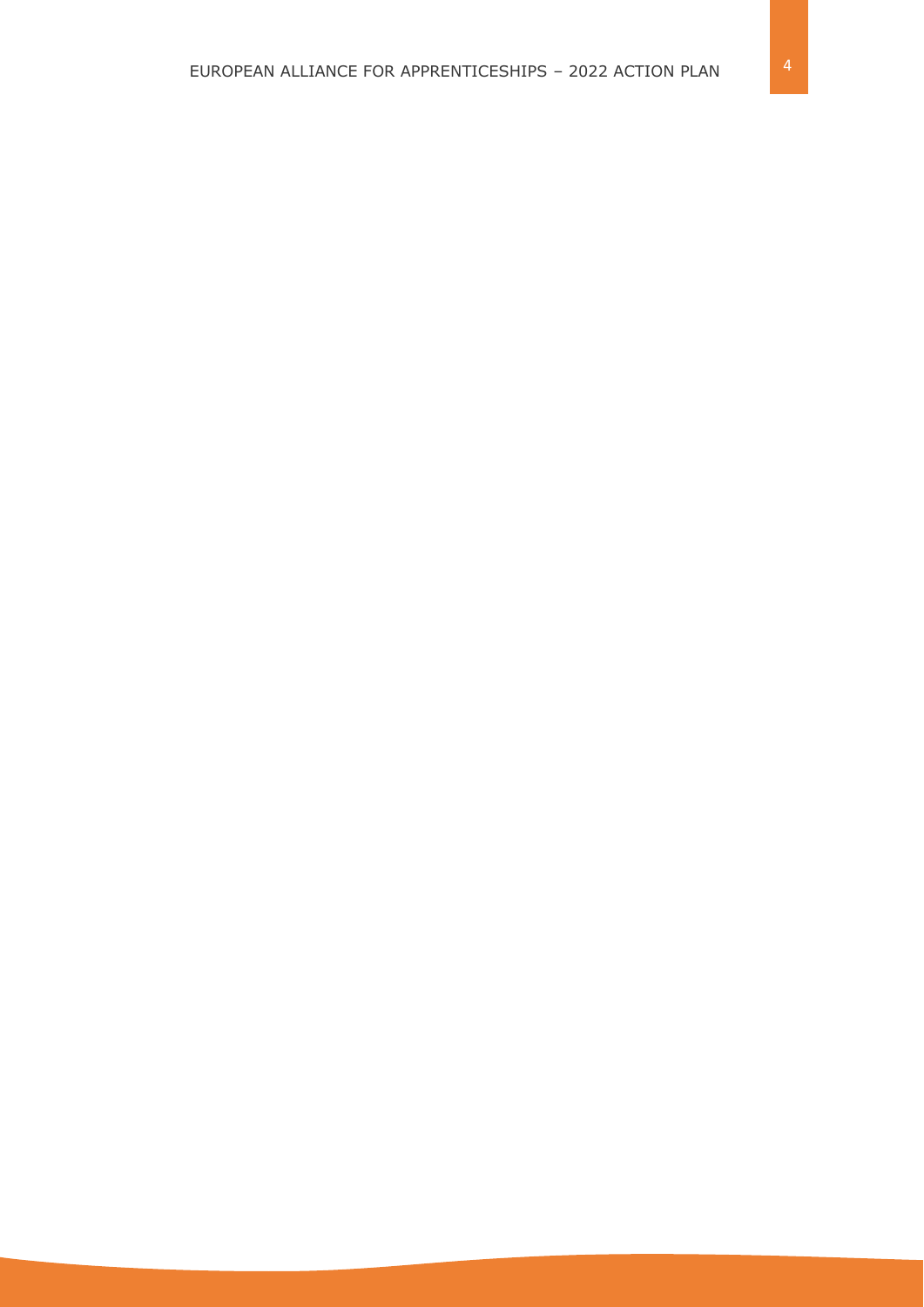## <span id="page-4-0"></span>**1.0Introduction**

In 2020, the EAfA published its [action plan for the period 2020-2021.](https://ec.europa.eu/social/BlobServlet?docId=23080&langId=en) The action plan detailed the six priorities set out for the [Renewed EAfA,](https://ec.europa.eu/social/main.jsp?langId=en&catId=89&newsId=9812&furtherNews=yes#navItem-1) outlined short- and mediumterm objectives and presented the activities that would have been implemented until December 2021.

This document is the EAfA action plan for the year 2022. On the basis of EAfA's priorities and objectives, the action plan for 2022 was built on members' feedback and in close collaboration with EAfA stakeholders. The action plan is also aligned to key policy developments and other EU initiatives as the European Year of Youth taking place in 2022.

This document is structured in the following sections:

- **•** EAfA activities in 2021
- **•** Action plan
- **•** What's new in 2022
- **•** EAfA Calendar.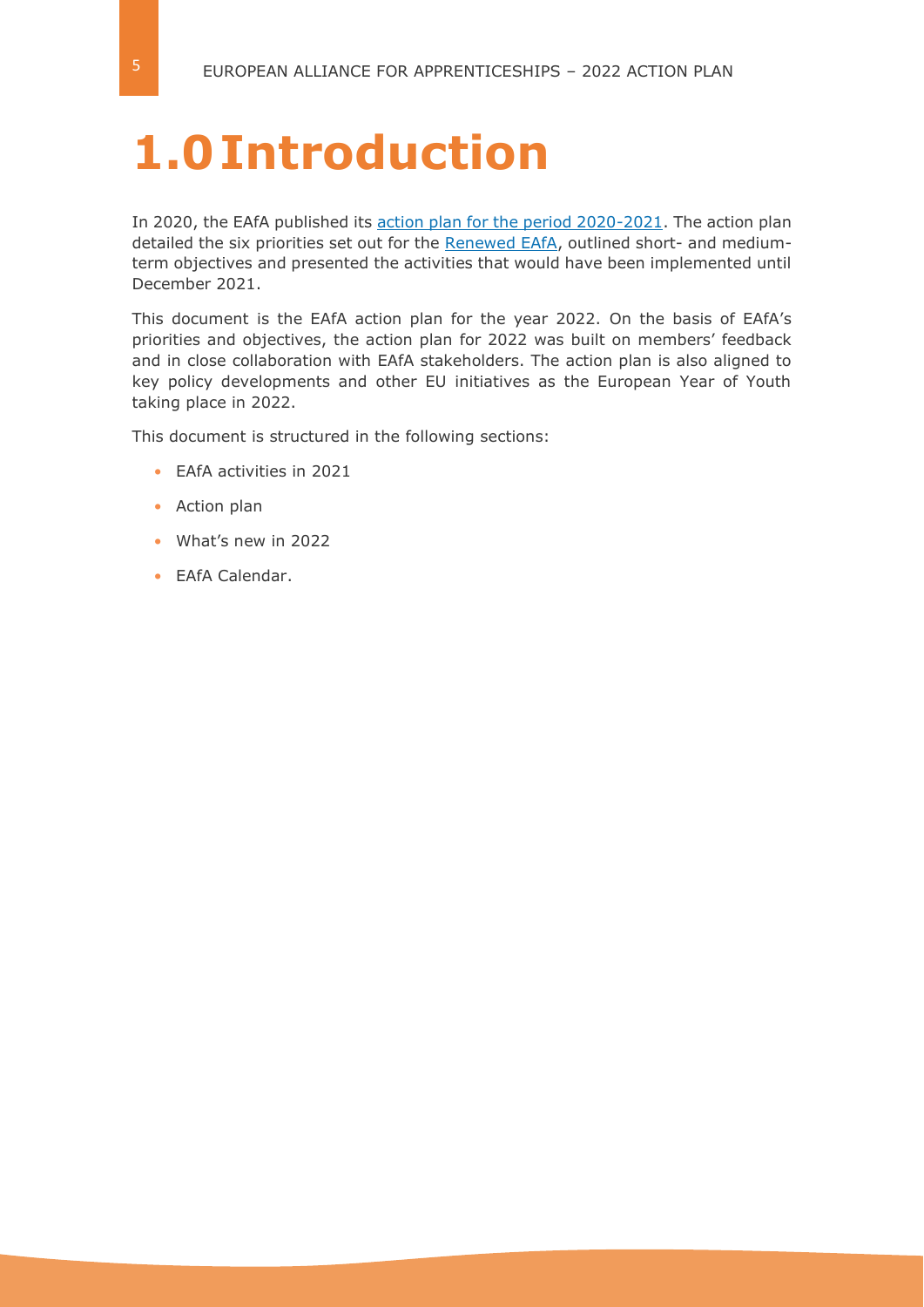## <span id="page-5-0"></span>**2.0 EAfA activities in 2021**

In line with the [2021 EAfA action plan,](https://ec.europa.eu/social/BlobServlet?docId=23080&langId=en) a total of 18 activities were organised in 2021 by the European Alliance for Apprenticeships (EAfA) and the Apprenticeship Support Services (AppSS), bringing together about 2 500 attendees.

| <b>Events</b>                                                  | <b>Webinars</b>                   | <b>Online Training</b>                                                            | Live discussions                              |  |  |  |  |
|----------------------------------------------------------------|-----------------------------------|-----------------------------------------------------------------------------------|-----------------------------------------------|--|--|--|--|
| 3 online events<br>2 high level events<br>About 1200 attendees | 4 webinars<br>About 400 attendees | 3 modules<br>Used by more than 200<br>users and fully completed<br>by at least 40 | 6 live discussions<br>More than 800 attendees |  |  |  |  |

The main highlights of 2021 have been the two high-level conferences organised by EAfA in collaboration with European and international partners.

The High-level conference on [Quality and effective apprenticeships and international](https://ec.europa.eu/social/main.jsp?langId=en&catId=1147&newsId=9950&furtherNews=yes)  [labour standards on apprenticeships,](https://ec.europa.eu/social/main.jsp?langId=en&catId=1147&newsId=9950&furtherNews=yes) co-organised with the International Labour Organisation (ILO), provided the occasion to assess the current state of play for both the European Union (EU) and ILO in setting quality standards for apprenticeships. It examined national apprenticeship reforms in countries in Asia, Africa, and Europe, and explored key priorities of the renewed EAfA, including how to foster apprenticeship coalitions and strengthen social dialogue. The event featured keynote speeches by Nicolas Schmit, EU Commissioner for Jobs and Social Rights, and the ILO's Director General, Guy Ryder.

The High-level conference on [the role of regions and cities in delivering high-quality](https://ec.europa.eu/social/main.jsp?langId=en&catId=1147&newsId=10014&furtherNews=yes)  [apprenticeships for all](https://ec.europa.eu/social/main.jsp?langId=en&catId=1147&newsId=10014&furtherNews=yes) was co-organised by the European Commission (EC) and the European Committee of the Regions (CoR) with the support of the European Association of Regional and Local Authorities for Lifelong Learning (EARLALL), the German delegation at the CoR, and the Basque Government. This conference was the culmination of a series of events on the role of regions and cities in fostering apprenticeships that took place between 2020 and 2021.

The other events organised were:

- [Online event: The role of regions and cities in supporting apprenticeships,](https://ec.europa.eu/social/main.jsp?langId=en&catId=1147&newsId=9951&furtherNews=yes)  upskilling, [and reskilling in the health sector](https://ec.europa.eu/social/main.jsp?langId=en&catId=1147&newsId=9951&furtherNews=yes)
- [Online event: The role of regions and cities in the digital and green](https://ec.europa.eu/social/main.jsp?langId=en&catId=1147&newsId=9914&furtherNews=yes)  [transitions](https://ec.europa.eu/social/main.jsp?langId=en&catId=1147&newsId=9914&furtherNews=yes)
- [Online event: Regional seminar for candidate countries](https://ec.europa.eu/social/main.jsp?langId=en&catId=1147&furtherNews=yes&newsId=10106)

EAfA collaborated with several high-level experts to organise four webinars and deliver cutting edge information to EAfA members on:

- [Financing apprenticeships in the EU](https://ec.europa.eu/social/main.jsp?langId=en&catId=1500&newsId=9915&furtherNews=yes)
- [Inter-company training centres and Centres of Vocational Excellence](https://ec.europa.eu/social/main.jsp?langId=en&catId=1500&newsId=9952&furtherNews=yes)
- Going digital − [Simulations and gaming in apprenticeships](https://ec.europa.eu/social/main.jsp?langId=en&catId=1500&newsId=10013&furtherNews=yes)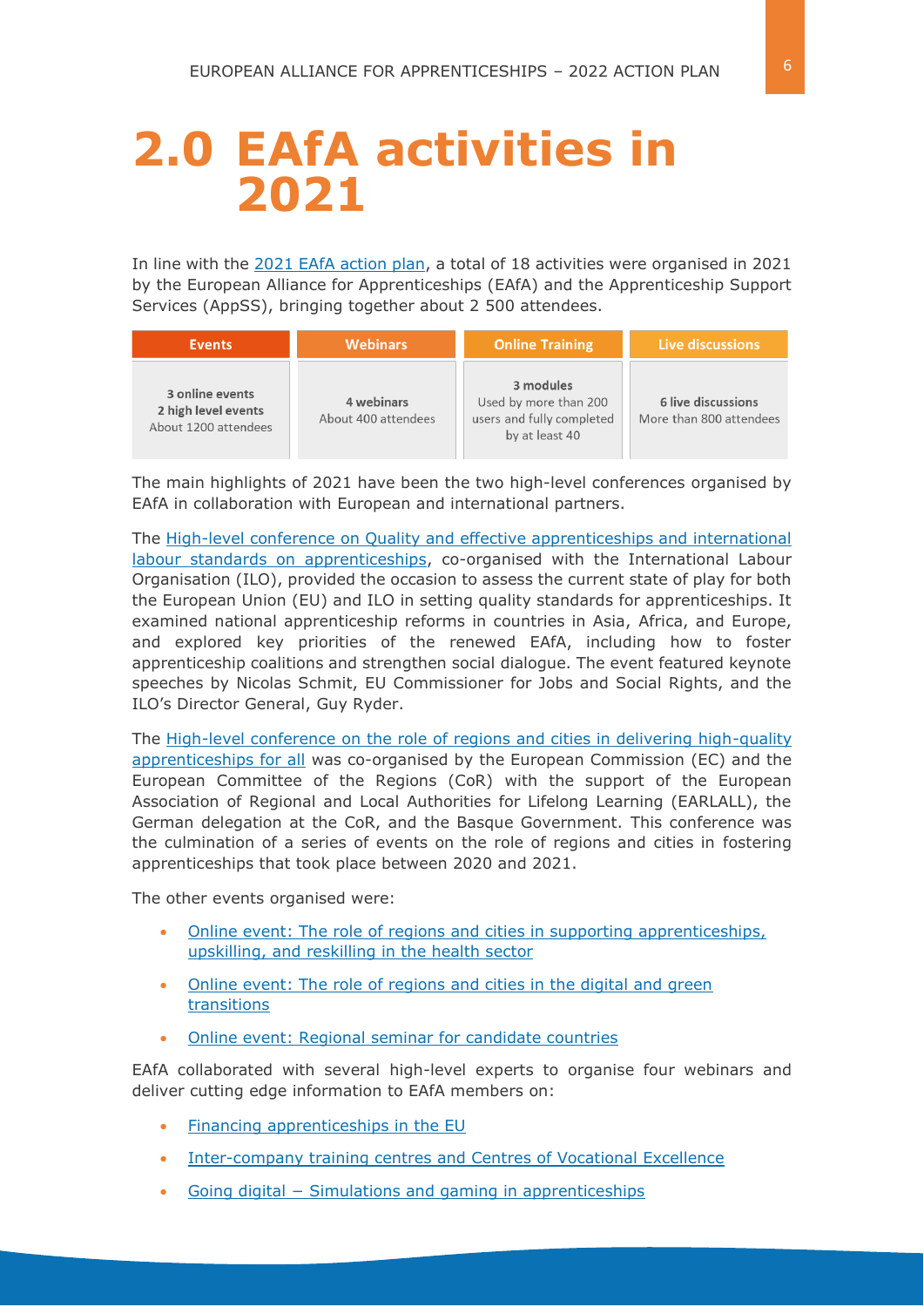#### • Apprenticeship coalitions − [Experiences and advantages](https://ec.europa.eu/social/main.jsp?langId=en&catId=1500&newsId=10055&furtherNews=yes)

Leveraging on its wide network and the solid experience of its members, EAfA brought together practitioners and key stakeholders in six live discussions to present real life examples and good practices on:

- Pact for Skills [Mobilising all partners to invest in skills](https://ec.europa.eu/social/main.jsp?langId=en&catId=1175&newsId=9909&furtherNews=yes)
- [What does quality mean in practice? Integrating the apprentice's perspective](https://ec.europa.eu/social/main.jsp?langId=en&catId=1175&newsId=9912&furtherNews=yes)
- [How can employers be encouraged to establish apprenticeships?](https://ec.europa.eu/social/main.jsp?langId=en&catId=1175&newsId=9992&furtherNews=yes)
- Gender equality in apprenticeships How can we close the gap in [participation?](https://ec.europa.eu/social/main.jsp?langId=en&catId=1175&newsId=10030&furtherNews=yes)
- [How can apprenticeships be used as a tool for social inclusion?](https://ec.europa.eu/social/main.jsp?langId=en&catId=1147&furtherNews=yes&newsId=10075)
- How can [sectoral social partners collaborate to promote and develop](https://ec.europa.eu/social/main.jsp?langId=en&catId=1147&furtherNews=yes&newsId=10076)  [apprenticeships in hospitality and construction?](https://ec.europa.eu/social/main.jsp?langId=en&catId=1147&furtherNews=yes&newsId=10076)

Finally, EAfA published three online training modules to provide its members with well-organised, comprehensive information on:

- [Involving social partners in apprenticeships](https://ec.europa.eu/social/main.jsp?langId=en&catId=1475&newsId=9911&furtherNews=yes)
- [Going digital in apprenticeships](https://ec.europa.eu/social/main.jsp?langId=en&catId=1475&newsId=9985&furtherNews=yes)
- [Apprenticeships: A first choice for all?](https://ec.europa.eu/social/main.jsp?langId=en&catId=1475&newsId=10056&furtherNews=yes)

EAfA also took stock of *Figure 1. Progress toward EAfA objectives – Source: EAfA survey*

members' progress on the implementation of their pledges through the periodical monitoring survey. The survey was answered by 115 members and the [results](https://ec.europa.eu/social/main.jsp?langId=en&catId=1147&newsId=10054&furtherNews=yes) indicate good overall progress towards the EAfA objectives. In particular, members reported that at least 735 355 apprenticeship places were created by the respondent organisations in the 2019−2020 period, as well as

Major progress Some progress Little or no progress 15% 15% 18% 47% 51% 52% 55% 33% 33% 31% 31% 20% Image  $(n=110)$  Mobility  $(n=79)$ Supply  $(n=89)$ Quality (n=109)

at least 1 525 mobility experiences.

The survey also highlighted that the large majority of EAfA members that responded to the survey consider EAfA very valuable or valuable as a platform to boost the quality, supply, image, and mobility of apprenticeships.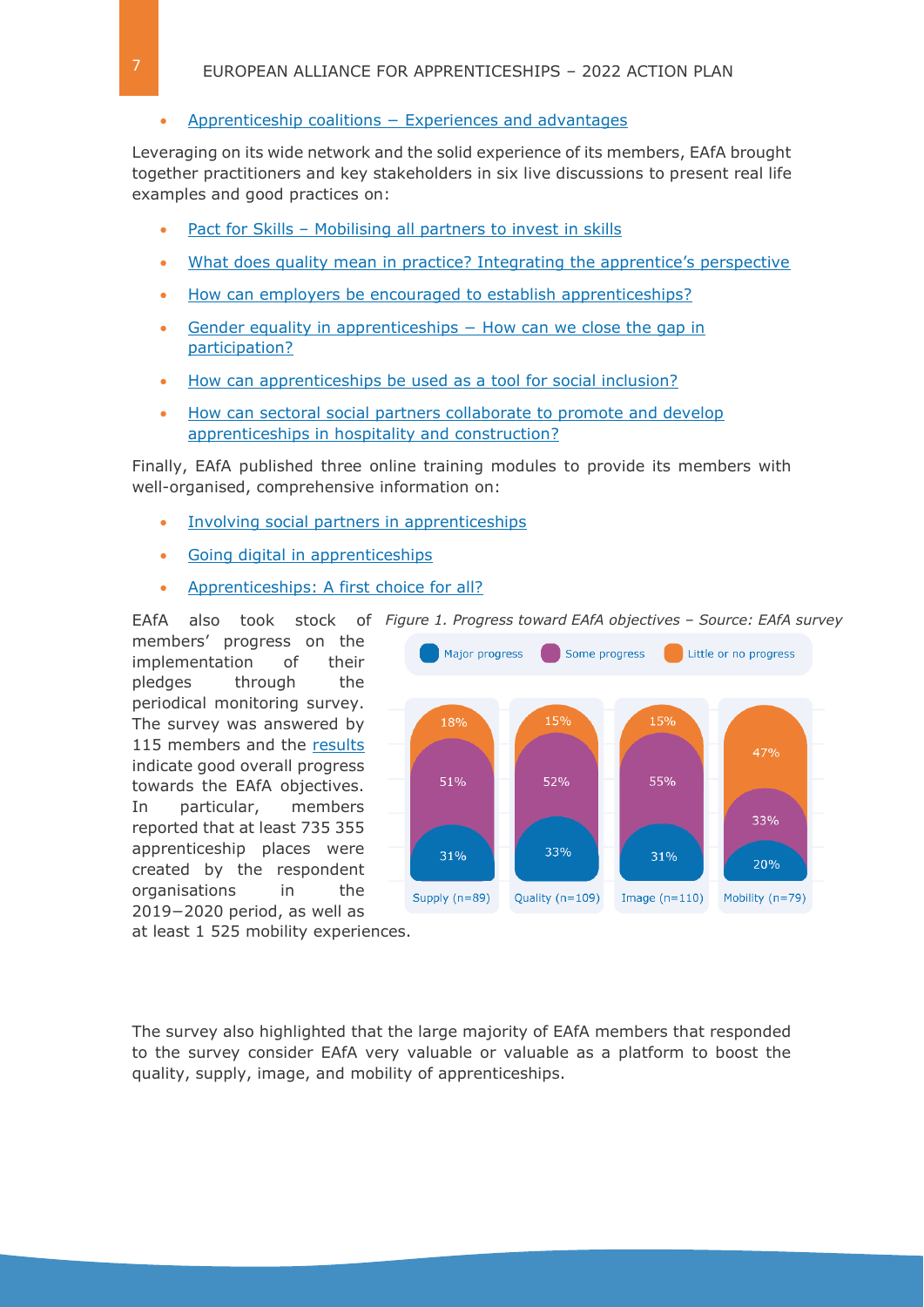*Figure 2. Respondents' assessment of EAfA's value as a multi-stakeholder platform to foster apprenticeships – Source: EAfA survey*

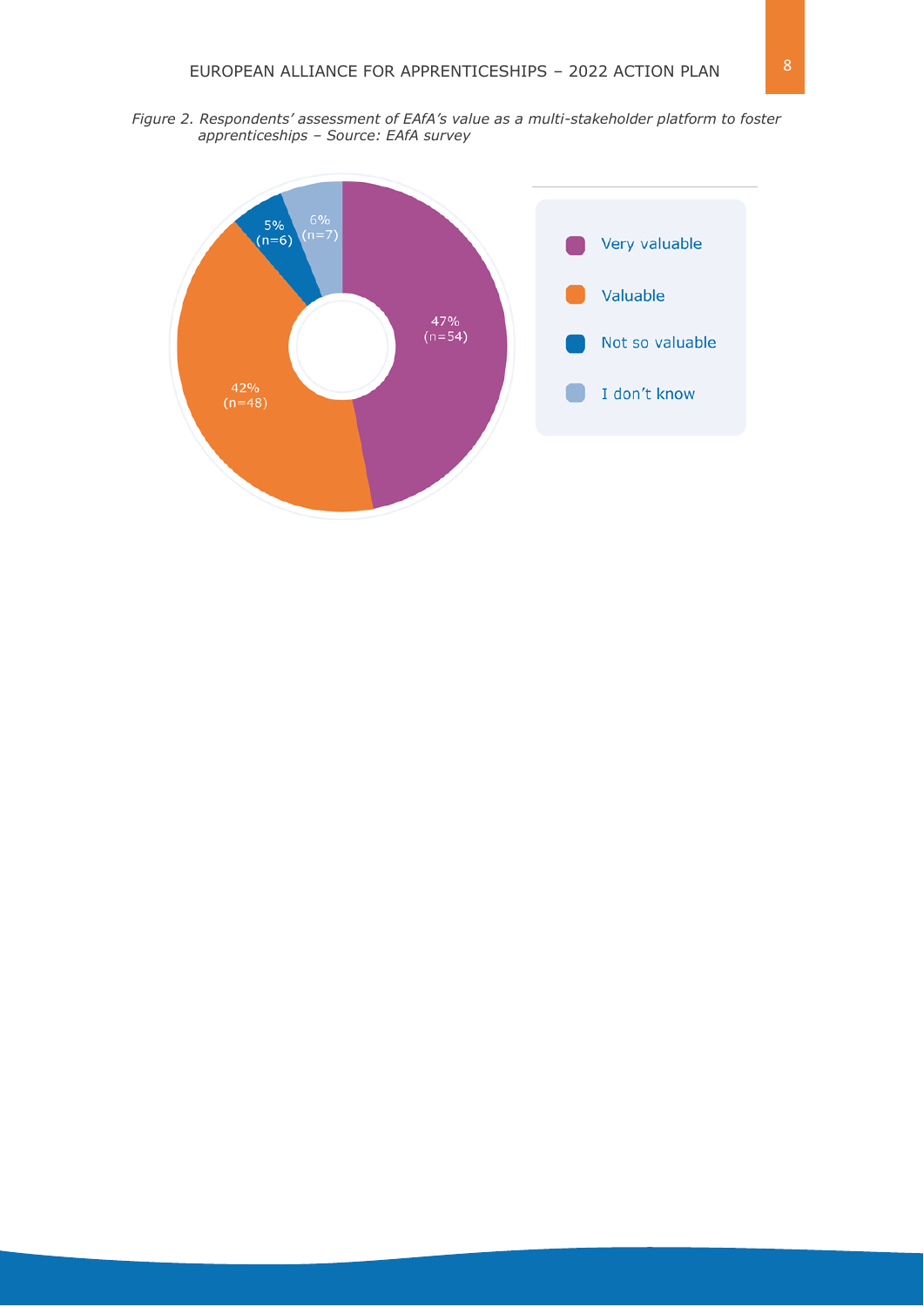# <span id="page-8-0"></span>**3.0Action plan 2022**

## <span id="page-8-1"></span>**3.1 Introduction**

In July 2020, the European Commission launched the [renewed EAfA,](https://ec.europa.eu/social/main.jsp?langId=en&catId=89&newsId=9812&furtherNews=yes#navItem-1) setting six ambitious priorities. A calendar of EAfA activities was developed to ensure that through these activities, all of the priorities are covered.

The purpose of this Action plan is to provide a detailed, coherent, and tailored approach to how EAfA and AppSS can work towards these six priorities, including the activities that are best suited to support them, and the synergies that can be created.

### <span id="page-8-2"></span>**3.2 Priority 1: Committing to quality and effective apprenticeships, and encouraging Member States and companies to do likewise, by fostering national apprenticeship coalitions**

The first EAfA priority encompassed a number of areas of intervention, and can be achieved by strengthening the EAfA network through new pledges, providing the members with new knowledge, and encouraging them to take concrete actions to foster apprenticeships.

#### **Pledges and membership**

EAfA has more than 360 members, and it is committed toward increasing its membership base.

#### **EAfA objectives**

EAfA will aim to increase stakeholders' awareness of the Alliance and its benefits, contributing to enlarging its membership base.

#### **Actions to support EAfA meeting its objective**

EAfA can count on the support of a large number of stakeholder organisations at EU and national levels. These organisations are capable of mobilising their members and promoting EAfA and their activities. EAfA will reach out to these organisations, inviting them to actively promote the Alliance.

In early 2022, EAfA will launch an outreach activity to mobilise its members. EAfA could run a multiplier-focused promotion activity, leveraging existing EAfA members to act as ambassadors, following the recent confirmation that 90% of EAfA members that answered the EAfA member survey are willing to promote EAfA.

Leveraging on the main in-person events, EAfA will run promotional activities aimed at gathering new members, including organising a number of info sessions to raise awareness of the Alliance (as per calendar of activities below). Online activities, as the newly introduced podcasts, will also be promoted as a means of enlarging the membership base. Tailored visuals, slogans, and hashtags will be used across social media prior to the info sessions (including via ads), as well as shared during virtual events, and other channels. Podcasts will be promoted widely on social media, including with advertisement.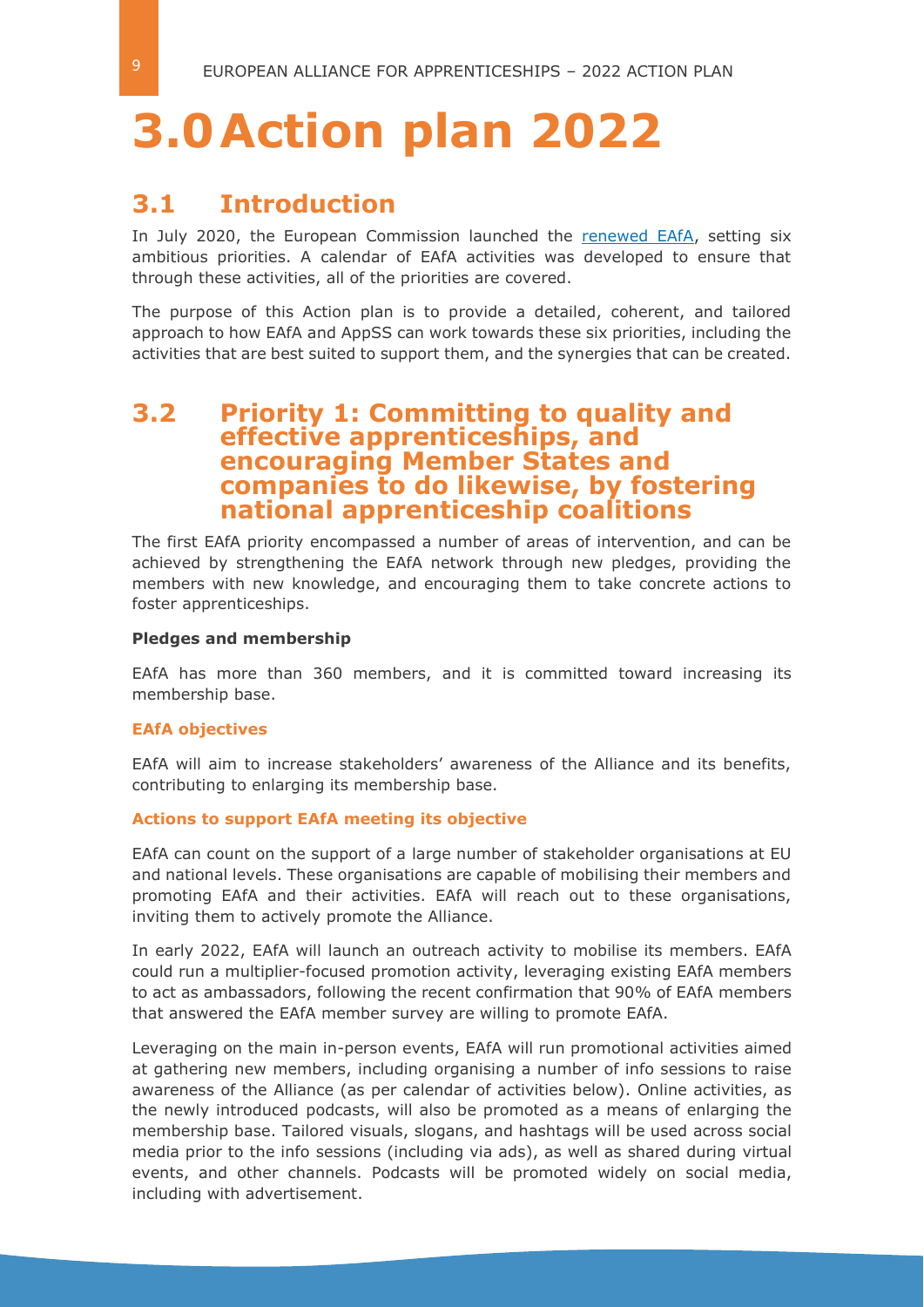#### **Knowledge sharing**

EAfA members have shown increased interest in activities aimed at creating and disseminating knowledge. Webinars and training modules register a constant level of participation and have the potential to be repurposed and reproposed to the EAfA audience.

#### **EAfA objectives**

EAfA will keep providing members with in-depth information relevant to implementing apprenticeships and improving their quality, focusing on topics directly linked to the European framework for quality and effective apprenticeships (EFQEA) and not covered by already developed material.

#### **Actions to support EAfA meeting its objective**

EAfA will develop a number of new webinars, live discussions, and training modules. Topics for these include:

- Mobility of apprentices
- Curriculum and learning outcomes:
	- o Green mindset as transversal aspect
	- o Key/transversal skills learning in apprenticeships
- Apprenticeships and permeability
- Higher apprenticeships and apprenticeships at Higher Education

On top of conducting new webinars, EAfA will support full exploitation of the resources already created. To date, 16 webinars, 9 live discussions, and 7 online training modules have been created. These will be promoted again among members and the wider apprenticeship community, and used as a promotional means for EAfA. A curated selection of materials will be re-promoted through both the newsletter and social media calendar.

## <span id="page-9-0"></span>**3.3 Priority 2: Incentivising support to SMEs in providing a stable supply of quality and effective apprenticeships**

Although EAfA counts some small- and medium-sized enterprises (SMEs) within its members, these represent a difficult stakeholder to engage. SMEs are faced with a number of challenges that prevent them from becoming engaged with apprenticeships and EAfA. These include limited capacity, lack of employees dedicated to training and apprenticeships, and language barriers.

#### **EAfA objectives**

In order to foster support for SMEs, EAfA will target those stakeholders that work with them on a daily basis (i.e. vocational education and training (VET) providers, social partners, national and regional sectoral networks, local and regional authorities, and larger companies) providing them with information, good practices, and inputs to more effectively reach out and engage with SMEs.

#### **Actions to support EAfA meeting its objective**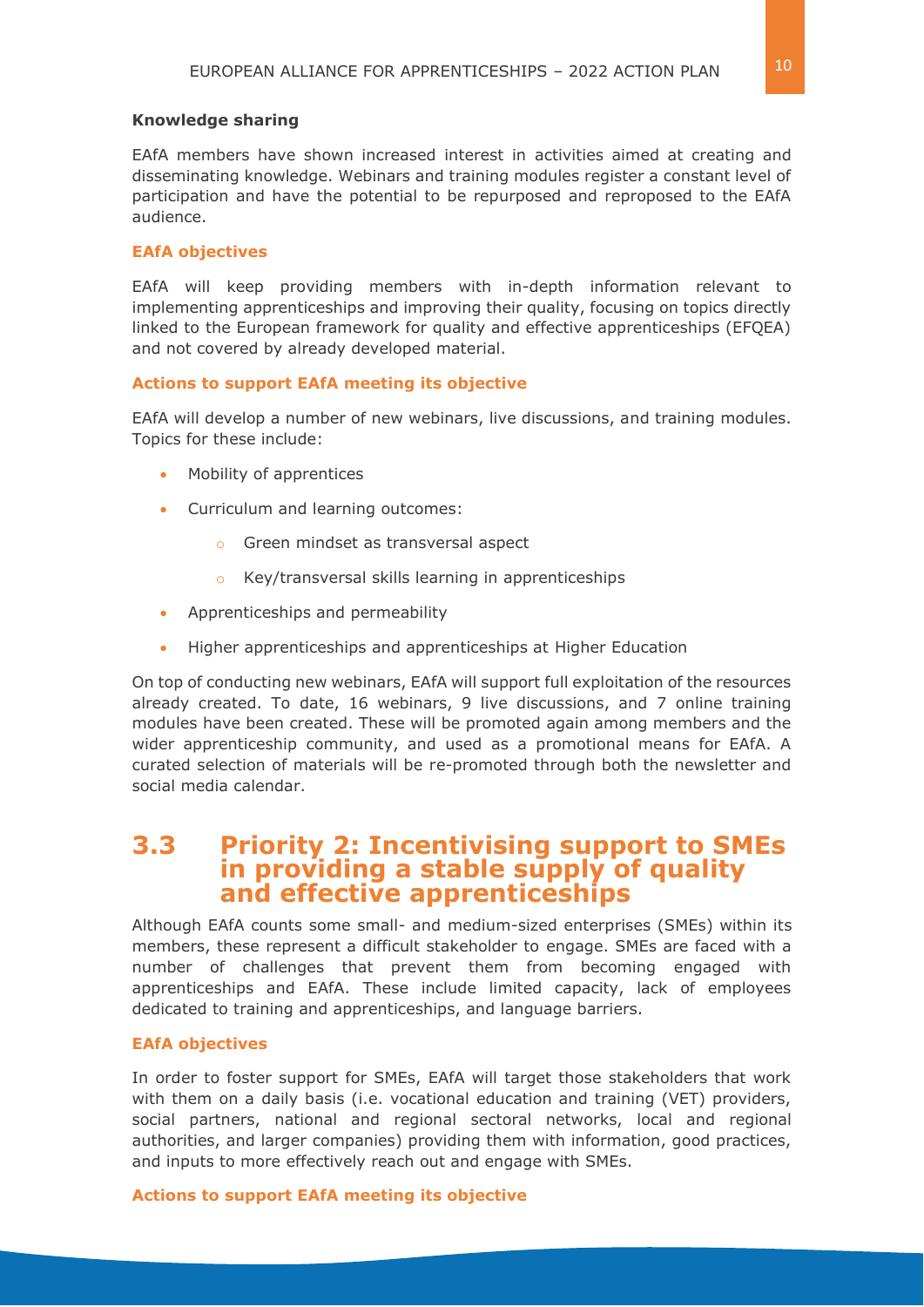EAfA will develop a series of resources on key strategies and actions that each stakeholder type can implement to engage and support SMEs. These resources could include infographics, live discussions (to share good practices), and targeted podcasts. Depending on the needs of the participating countries, benchlearning could also provide a platform for fostering support for SMEs.

## <span id="page-10-0"></span>**3.4 Priority 3: Mobilising local and regional authorities as catalysts for apprenticeships within the local business environment**

EAfA acknowledges the fruitful cooperation and successful activities that have been implemented under this priority between 2020 and 2021 in collaboration with the CoR and EAfA regional and local authority members, notably:

- Exchanges and dialogue regarding the local and regional dimensions of the Skills Agenda and Pact for Skills (including the organisation of several webinars and online events showcasing local and regional experiences and successful responses to challenges posed by the COVID-19 pandemic)
- Support for the creation of the Cities4Apprenticeships network spearheaded by the Metropolitan City of Rome

#### **EAfA objectives**

As regions and cities remain pivotal stakeholders to involve in EAfA activities, EAfA will explore new cooperation topics that will be built on the success of previous experiences and aligned with the Pact for Skills, in which EAfA is embedded, and the rest of EAfA's priorities.

EAfA plans to keep working with the Cities4Apprenticeships and support the creation of national cities alliances.

#### **Actions to support EAfA meeting its objective**

EAfA will repurpose and promote the activities conducted in the previous year and keep liaising with the CoR, EARLALL, and the rest of EAfA's members that are regional and local authorities, as well as the Cities4Apprenticeships network. Finally, EAfA will continue to explore the role of regions and cities in developing and implementing apprenticeships through online activities.

## <span id="page-10-1"></span>**3.5 Priority 4: Strengthening social dialogue through a more active involvement of national social partner organisations**

Experiences in many EU Member States demonstrate how pivotal social partners are to the effective implementation of apprenticeships. EAfA has already implemented a number of activities to share these experiences and support a stronger role for social partners in designing and implementing apprenticeships:

- Three webinars focusing on employers' organisations, trade unions, and chambers of commerce
- An online training module on the role of social partners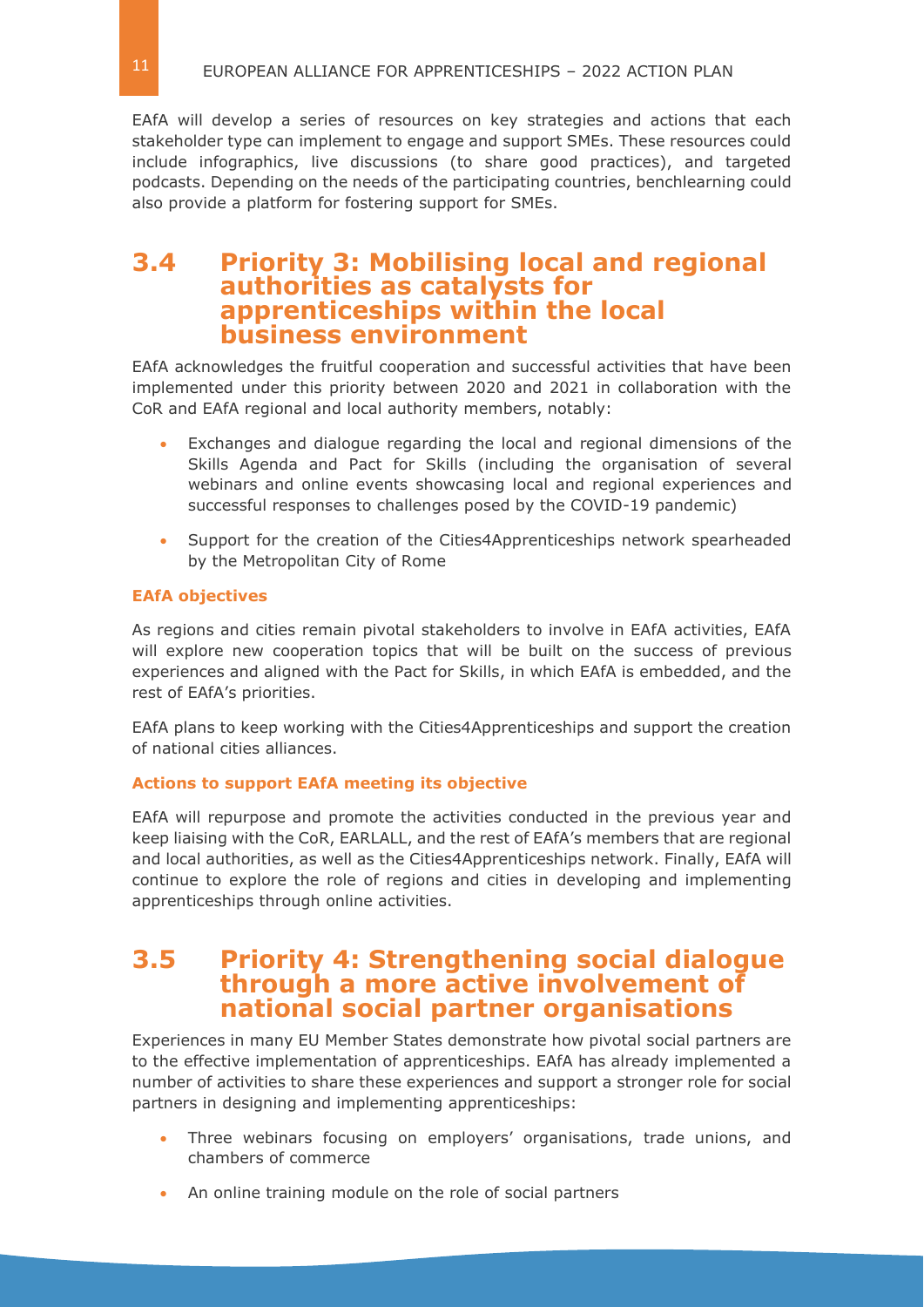#### **EAfA objective**

At national level, a framework for effective involvement of social partners may be lacking, or social partners may not have the capacity to contribute to the apprenticeship discourse in the country. EAfA will try to encourage and support Member States to create the conditions for further involvement of social partners.

On top of lacking capacity, national social partners might not have the competence and knowledge required to work on apprenticeships. EAfA aims to reach out to national social partners (through targeted communication activities timed in line with relevant activities as per calendar below and EU level social partners) to encourage them to join the Alliance and develop material (or put together resources that have already been created) to support them.

#### **Actions to support EAfA meeting its objective**

EAfA will support Member States through the benchlearning process, facilitating peerlearning between policymakers and involving social partners in the exchanges.

EAfA will aim to reach out to national social partners through communication activities. In mid-2022, building on the activities and material already developed, EAfA will also assemble a toolbox for social partners to increase their awareness and knowledge of apprenticeships. This toolbox will be an easy to share one-pager presenting apprenticeships and the work of EAfA and link to existing resources presenting what social partners can do to foster apprenticeships and improve their quality:

- [First online training: Understanding apprenticeships in the EU](https://ec.europa.eu/social/main.jsp?langId=en&catId=1475&newsId=9651&furtherNews=yes)
- [Fifth online training: Involving social partners in apprenticeships](https://ec.europa.eu/social/main.jsp?langId=en&catId=1475&newsId=9911&furtherNews=yes)
- [Webinar: The role of employer organisations in apprenticeships](https://ec.europa.eu/social/main.jsp?langId=en&catId=1500&newsId=9844&furtherNews=yes)
- [Webinar: Role of Chambers in fostering apprenticeships in Europe](https://ec.europa.eu/social/main.jsp?langId=en&catId=1500&newsId=9797&furtherNews=yes)
- Webinar: Trade Unions and the Development of Apprenticeship Training in [Europe.](https://ec.europa.eu/social/main.jsp?langId=en&catId=1500&newsId=9475&furtherNews=yes)

## <span id="page-11-0"></span>**3.6 Priority 5: Proactively engaging European sectoral social dialogue committees in apprenticeships, with a view to agree on joint sectoral pledges**

Out of the 40 sectoral European social dialogue committees, only 9 have submitted a joint sectoral pledge under EAfA.

#### **EAfA's objective**

EAfA aims to convince social partners at sectoral level to join the Alliance with a joint pledge, and to include activities related to apprenticeships in their joint work programme.

#### **Actions to support EAfA meeting its objective**

To achieve this, EAfA will: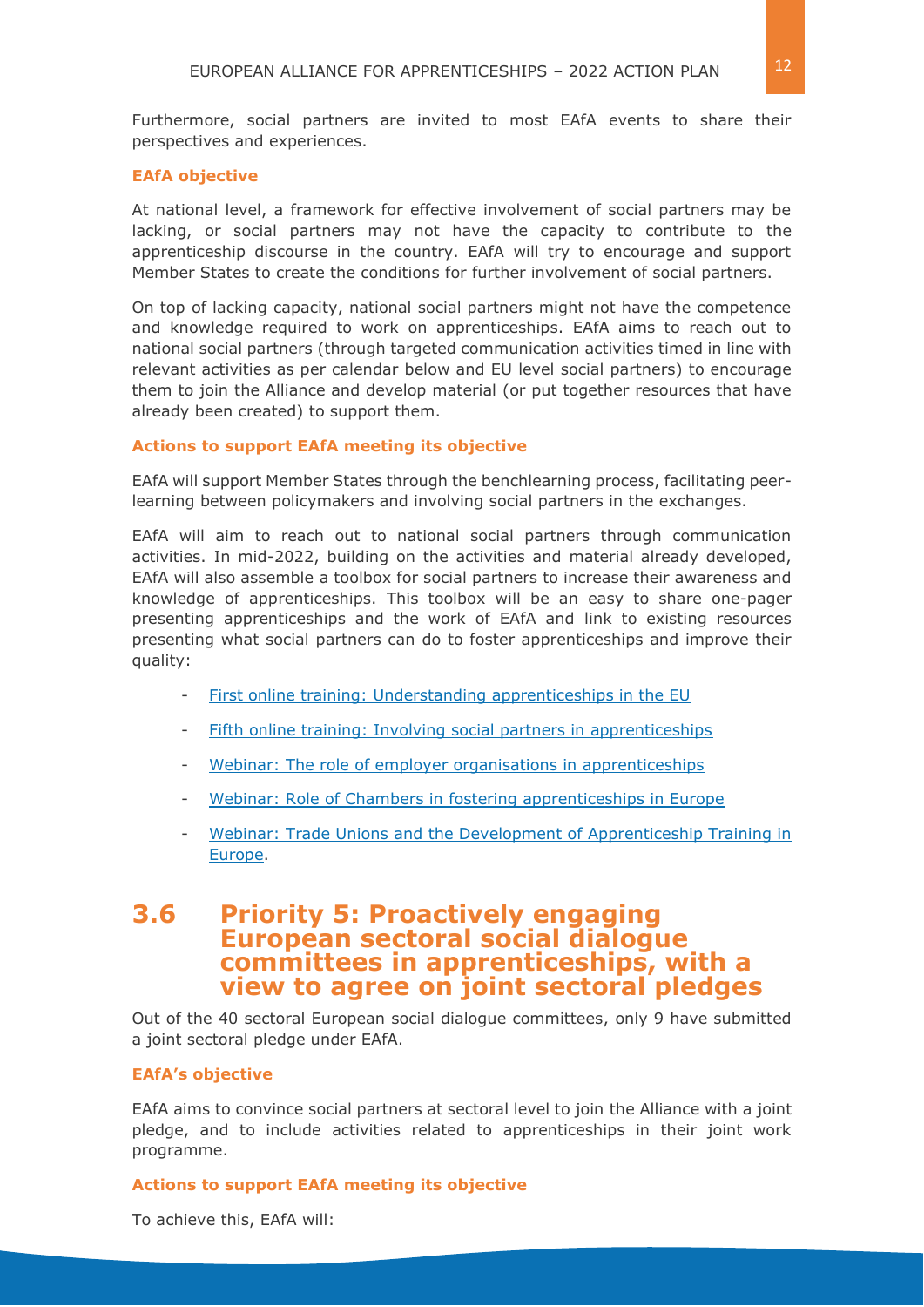- Organise activities focusing on specific sectors to act as a catalyst to catch the attention of key stakeholders and create momentum for further actions by them;
- Inform social sectoral committees on relevant EAfA activities and encourage them to take an active role in the Alliance;
- Encourage key stakeholders to take the lead in developing partnerships offering to support the process (e.g. through support letters, contacts, running targeted campaigns, and organising showcasing events).

### <span id="page-12-0"></span>**3.7 Priority 6: Supporting the representation of apprentices in Member States by relaunching the European Apprentices Network**

In 2017, EAfA supported the creation of the EAN, and has been providing the network with a platform to reach out to new members and share their messages ever since.

#### **EAfA objective**

EAfA aims to contribute to the work of the EAN and ensure it can grow, develop its member base, and establish itself as an encompassing and inclusive representative organisation of apprentices across the EU.

#### **Actions to support EAfA meeting its objective**

EAfA will continue to support EAN and its growth through provision of a high-level platform which they can use to disseminate their views and interact with relevant stakeholders.

AppSS and EAfA will continue to provide support to the relaunched EAN, where required.

## <span id="page-12-1"></span>**3.8 Transversal issues**

EAfA set three transversal issues that should inform and be discussed in all Alliance activities:

- Gender
- Social inclusion
- **Internationalisation**

#### **EAfA objectives**

EAfA will continue to ensure that attention paid to these issues remains high.

#### **Actions to support EAfA meeting its objective**

EAfA will create opportunities for key stakeholders to discuss these topics and make sure that relevant issues are embedded in all the activities implemented.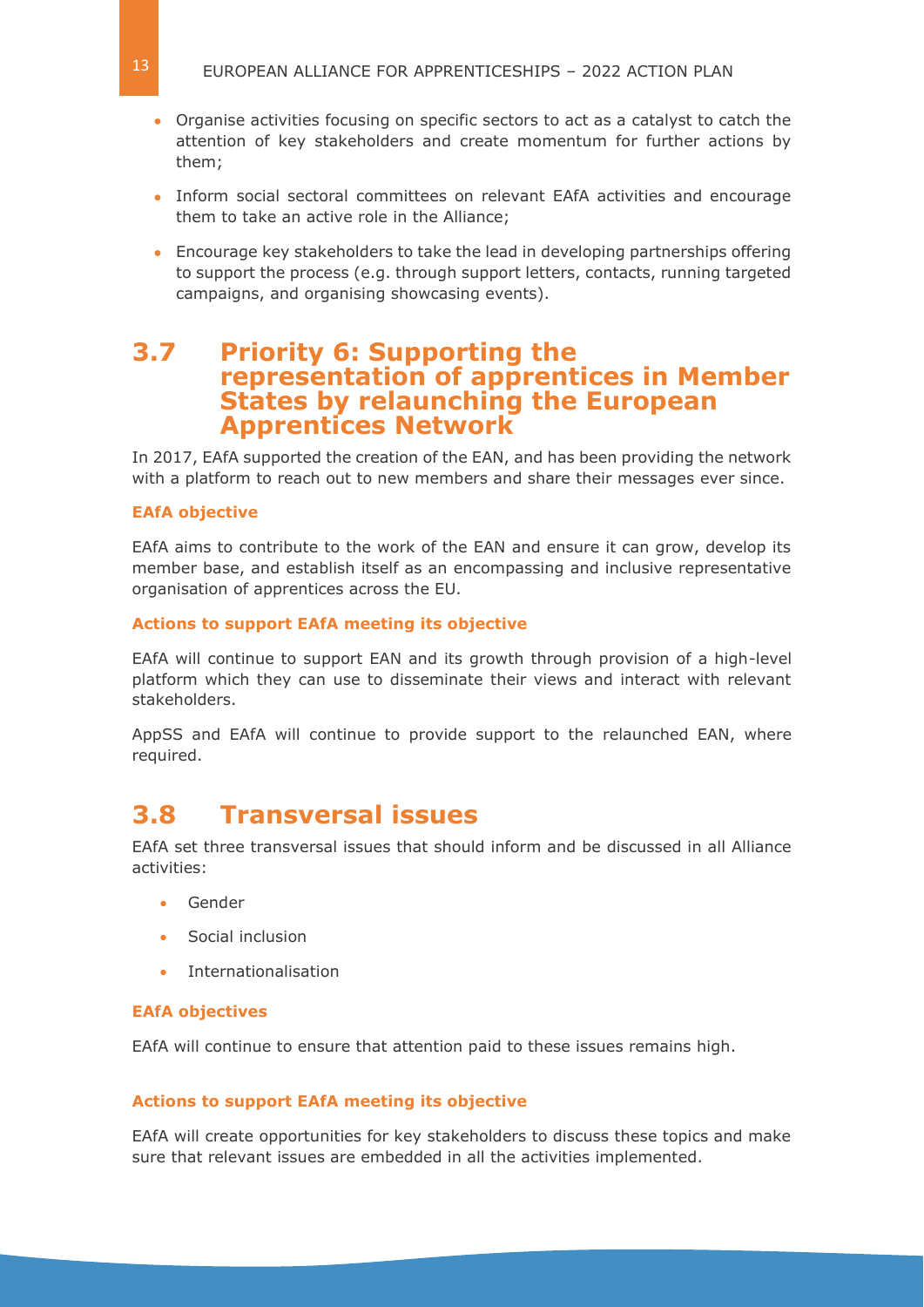# <span id="page-13-0"></span>**4.0What's new in 2022**

As the EAfA network grows, the needs of its members also change, requiring further diversification of the activities offered. In order to meet different needs and requirements, EAfA is planning to introduce new activities and revamp existing ones.

In particular, the following main changes will be implemented in 2022:

- Annual EAfA member survey,
- Podcasts,
- Interactive online networking,
- Info sessions,
- Strengthened dissemination.

In-person events are also set to resume in 2022 and existing activities (i.e. webinar, live discussions, etc.) will continue.

## <span id="page-13-1"></span>**4.1 Annual EAfA member survey**

Originally conceived to be conducted every two years, the EAfA member survey is a fundamental tool to communicate with the members, collect their views on current issues, and understand their needs and perceptions of EAfA. The survey will therefore become a more regular exercise taking place every year. Furthermore, the survey will be aligned to the school year going from September to August.

## <span id="page-13-2"></span>**4.2 Podcasts**

The current set of activities seems to have been well received by EAfA members, as shown by their steady participation in activities and afterwards through recording of their views. As in-person activities resume all across Europe, however, it is expected that EAfA members will have less time to spend on their computers. In order to adapt to this changing context, EAfA is introducing podcasts.

Podcasts are flexible and agile audio-only recordings that can be published and listened to by EAfA members at the time most convenient for them, typically on their smartphones.

The provision of an activity accessible through smartphones has the potential to enlarge the audience, reaching users that prefer to use their phones to consume media.

In 2022, EAfA is planning to publish a series of four podcasts in the form of interviews with key stakeholders covering the four EAfA objectives:

- Increase the supply of apprenticeships
- Strengthen the quality and effectiveness of apprenticeships
- Improve the overall image and attractiveness of apprenticeships across Europe
- Promote the mobility of apprentices.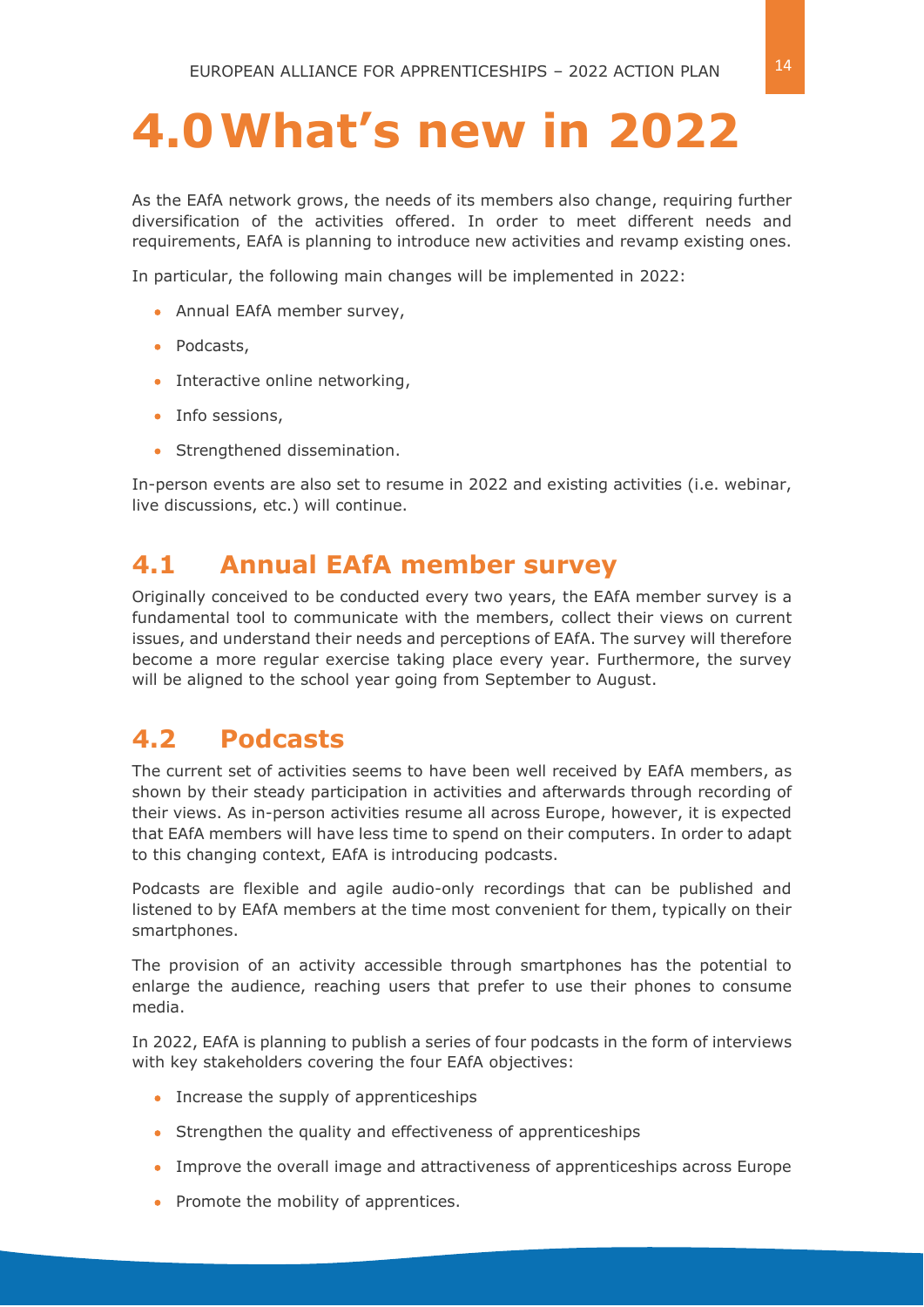## <span id="page-14-0"></span>**4.3 Interactive online networking**

Creating networking opportunities for members is one of the key objectives of EAfA. Networking allows members to exchange ideas and develop projects together. However, the lack of in-person events due to COVID-19 restrictions (sensibly) reduced EAFA's capacity to bring together members. Although the implementation of vaccination programmes and the consequent lowering of social distancing measures should allow in-person events to resume, uncertainty remains high. Travelling requirements could change, not all members may feel comfortable travelling and, in any case, participation in in-person events remains limited to a fraction of EAfA members.

In order to expand the opportunity for networking within the apprenticeship community, EAfA proposes putting an online platform for networking at members' disposal, allowing them to organise online opportunities for group and individual networking. Participants will be able to fill in a 'virtual business card', and a search function will allow them to find stakeholders they would like to interact with.

Online networking opportunities will be integrated in hybrid events.

The agenda below is an example of a potential structure for online networking events.

| <b>Duration</b>                                                                | <b>Section</b>       | <b>Description</b>                                                                                                                                                                                                                     |  |  |
|--------------------------------------------------------------------------------|----------------------|----------------------------------------------------------------------------------------------------------------------------------------------------------------------------------------------------------------------------------------|--|--|
| 5 mins                                                                         | Virtual registration | Participants join the networking event and fill<br>in the virtual business card                                                                                                                                                        |  |  |
| Plenary session<br>Welcome and<br>15 mins<br>presentation of the<br>tool<br>it |                      | DG EMPL welcome the participants<br>AppSS team explains the tool and how to use                                                                                                                                                        |  |  |
| 30 mins                                                                        | Breaking the ice     | Participants are divided into randomised<br>breakout rooms<br>Each participant has 1 minute to introduce<br>themself<br>Once their time is up, participants are mixed<br>again and re-allocated to another randomised<br>breakout room |  |  |
| One-to-one<br>60 mins<br>networking                                            |                      | Participants are free to search for networking<br>partners and invite them to chat on the<br>platform                                                                                                                                  |  |  |
| 5 mins                                                                         | Goodbye              | Plenary session<br>Participants re-join the plenary for a final<br>goodbye from DG EMPL                                                                                                                                                |  |  |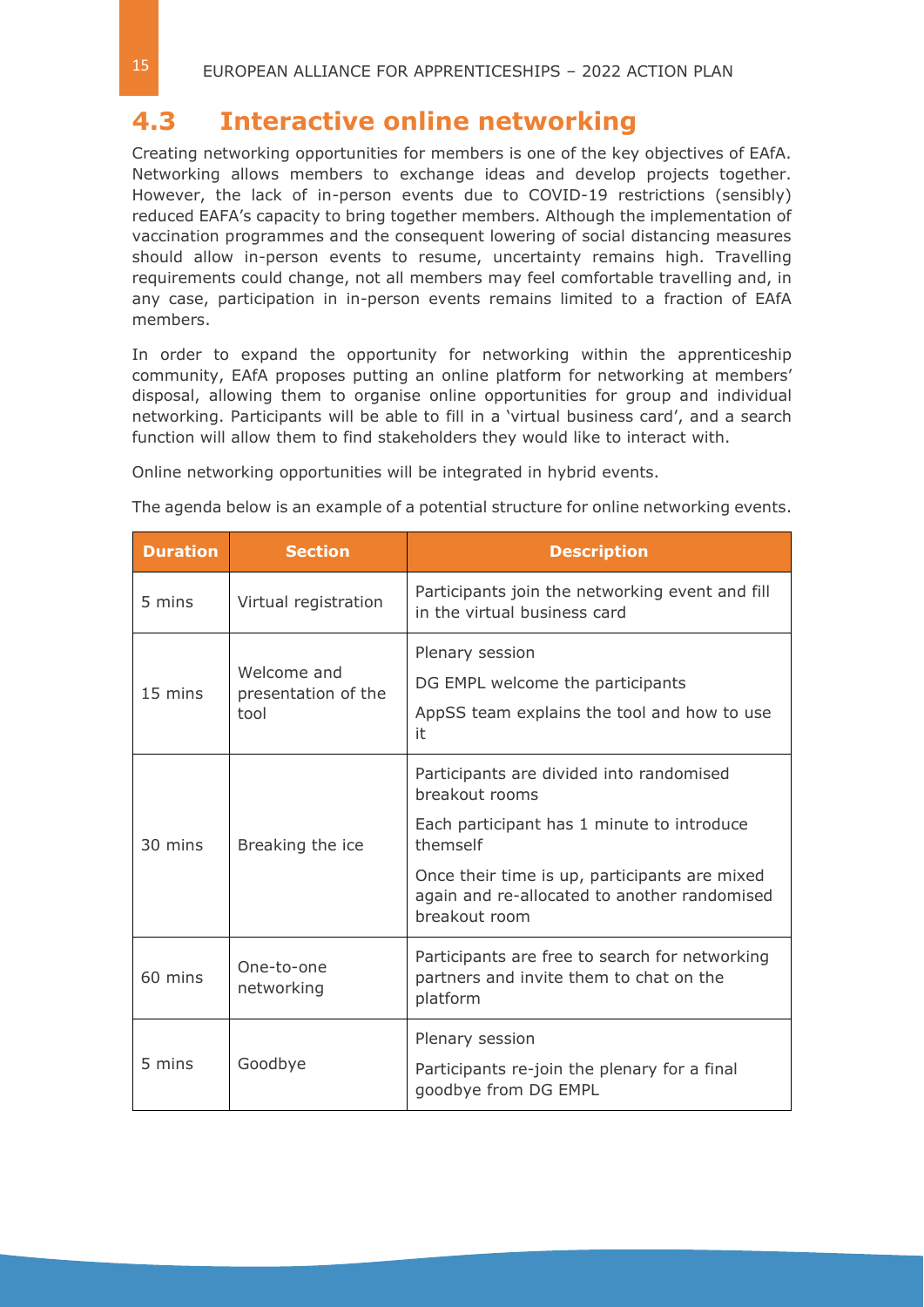## <span id="page-15-0"></span>**4.4 Info sessions**

EAfA is aiming to increase the number of new members. Following the recent info sessions held in July and September 2021, info sessions will become a more regular occurrence for potential new members. They will be widely advertised online, and act as an additional and effective promotional tool to engage with new stakeholders and widen the EAfA network.

Info sessions will either be open to everyone, or targeted to specific types of stakeholders, sectors, and countries.

## <span id="page-15-1"></span>**4.5 Strengthened dissemination**

Info sessions, podcasts, and networking activities are intended to contribute to widening of the EAfA network. These activities will, however, require adequate dissemination in order to reach their objectives, however.

A number of measures will be put in place to increase awareness of apprenticeships and EAfA, and to support the implementation of these activities. In particular, EAfA will:

- Mobilise members: Members are the main asset of EAfA. They contribute to moving the network forward and can help to grow EAfA by promoting it within their networks. About 90% (n=103) of respondents to the 2021 EAfA member survey indicated availability to promote EAfA within their network. Available members will be mobilised by developing material or repackaging existing material that can be easily shared, such as presentations and infographics.
- Promote info sessions and podcasts: Both these activities have the potential to inspire new stakeholders to join EAfA, their wide promotion will support this potential.
- Promote existing activities: EAfA has produced a large number of activities (webinars, live discussions, etc.) in the past three years. Given the high quality of these resources, it will be important to ensure they are still exploited and used by members.

## <span id="page-15-2"></span>**4.6 Hybrid events and online activities**

After more than a year of halt of in-person events, EAfA is finally resuming this highly sought-after activity.*<sup>1</sup>* Several events are set to take place in 2022:

**•** High-level event: The European Alliance for Apprenticeships on track!' in collaboration with Austrian Federal Railways and the Federal Ministry for Climate Protection, Environment, Energy, Mobility, Innovation, and Technology,

*<sup>1</sup> In-person events will comply with the health and safety guidelines and potential travel restrictions of the host country, and depending on potential future mission constraints imposed by the Commission. If the conditions for hosting an in-person event are not favourable, the hybrid event will be postponed, held online only, or cancelled.*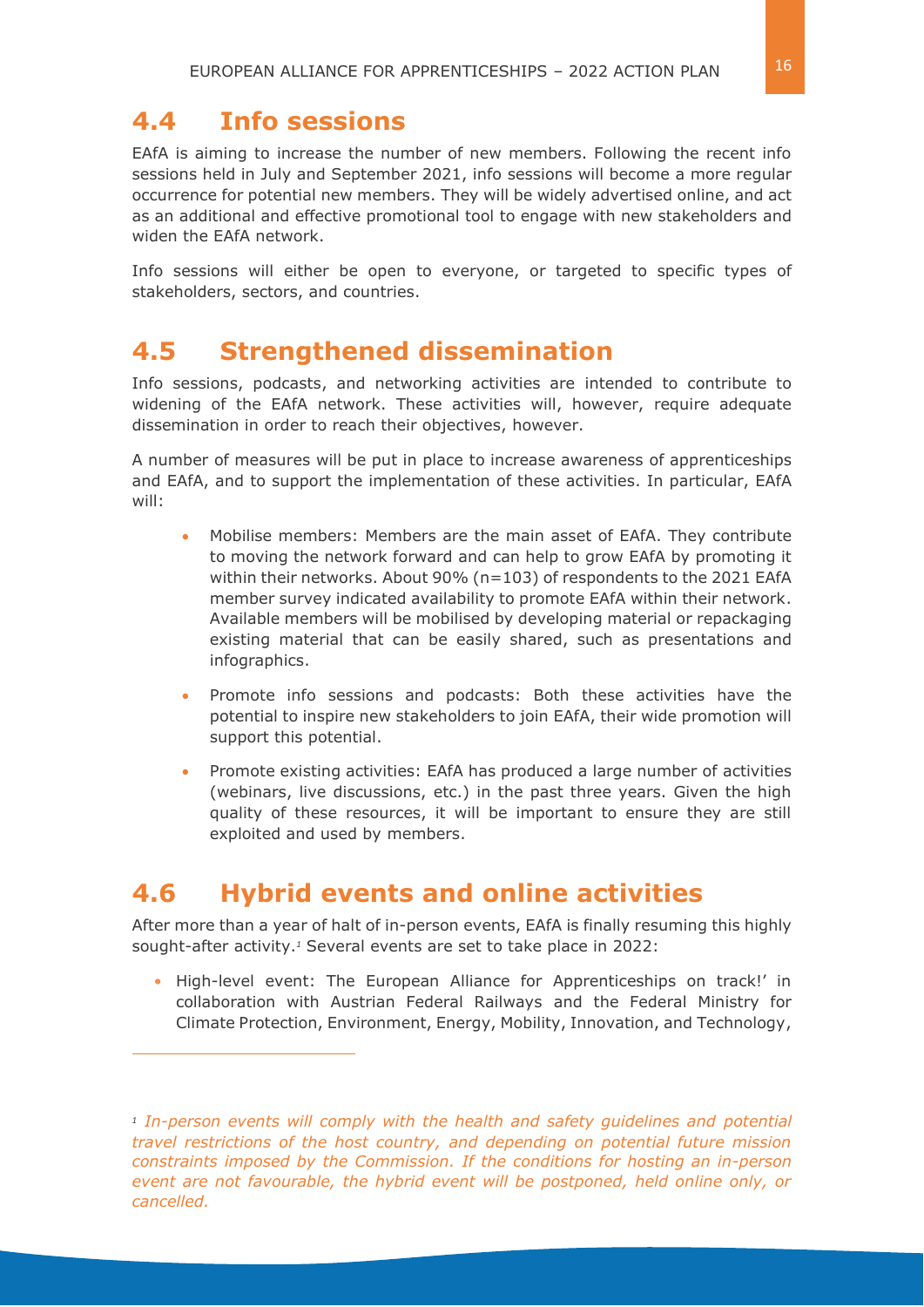Vienna (February/March 2022). It will be possible to participate online on the second day of the event.

- **•** High level hybrid event: Relaunch of the European Apprentices Network in the European Year of Youth in collaboration with Fundacion Bertelsmann and Generalitat de Catalunya, Barcelona (March 2022).
- EAfA get together event, (only in-person), Brussels (June 2022);
- Joint hybrid EAfA-ETF Regional seminar with Candidate Countries and EAfA Partner Countries, Belgrade (September 2022).

Webinars, Live discussions and Online training modules register continued interest and high satisfaction rates from EAfA members. EAfA will continue delivering these online activities covering new topics and ensuring transversal issues as gender balance and social inclusions are embedded in each activity.

## <span id="page-16-0"></span>**4.7 Overview of EAfA activities**

Overall, the EAfA and the Apprenticeship Support Services have prepared a varied offer for the members and supporters of the Alliance encompassing a total of 19 activities over 2022.

| <b>Events</b>      | <b>Online networking</b>                  | <b>Info sessions</b> |                           |  |  |  |
|--------------------|-------------------------------------------|----------------------|---------------------------|--|--|--|
| 4 in-person events | 2 online networking events                | 2 info sessions      |                           |  |  |  |
| <b>Podcasts</b>    | <b>Webinars</b><br><b>Online Training</b> |                      | Live discussions          |  |  |  |
|                    |                                           |                      |                           |  |  |  |
| 4 podcasts         | 2 webinars                                | 2 modules            | <b>3 live discussions</b> |  |  |  |